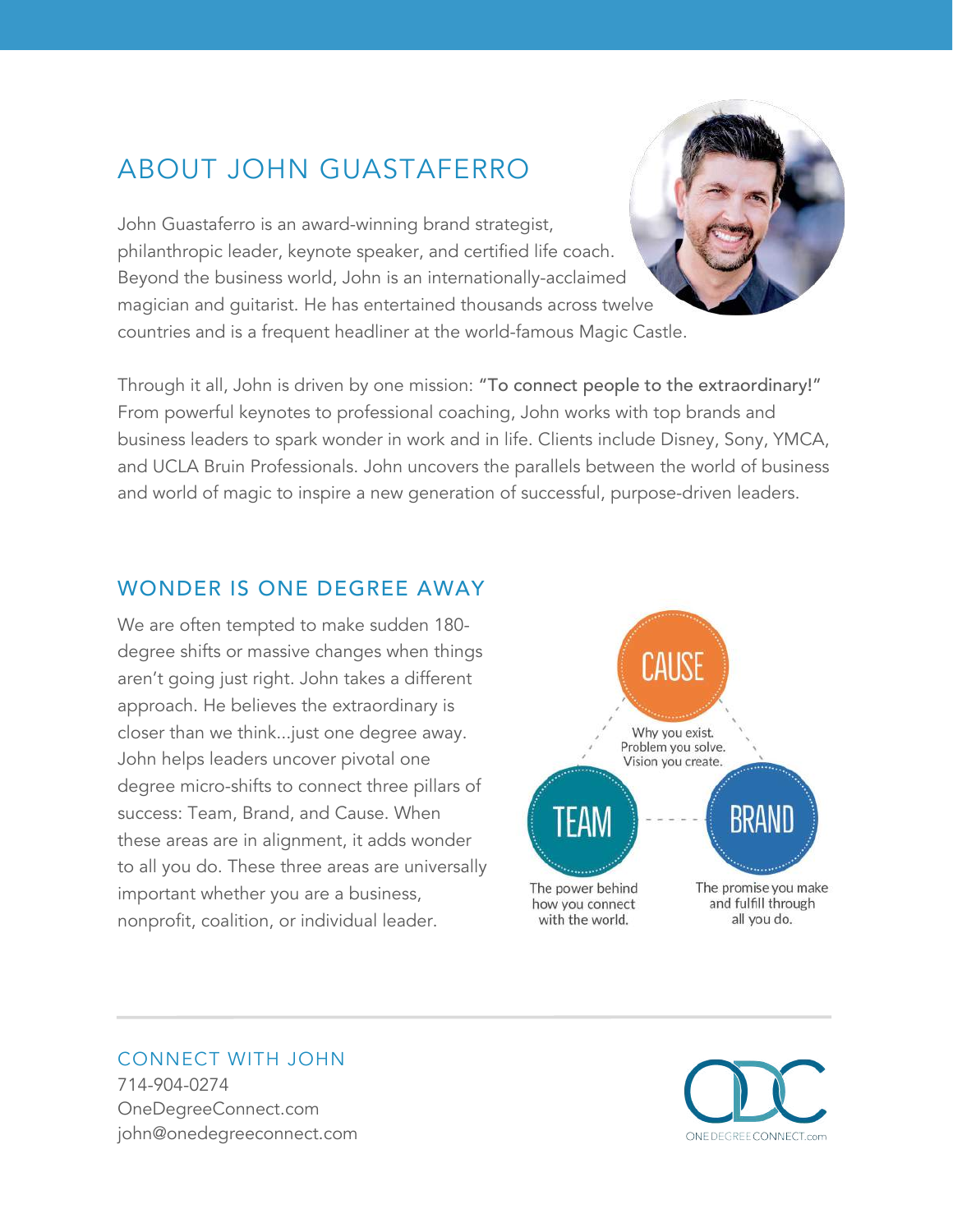

# JOHN GUASTAFERRO SPARKING WONDER IN WORK AND IN LIFE

Hi, I'm John Guastaferro. I believe we all have the power to connect people to the extraordinary! But how? It starts by connecting the power of your Team, Brand & Cause.

As a branding strategist and world-renowned magician, I help professionals uncover simple, yet powerful, "one degree" success strategies…and I do it in a fun, captivating way.

### ENTERTAINING KEYNOTES | TEAM TRAININGS & RETREATS | LEADERSHIP COACHING

## SPEAKING EVENTS

#### AMERICORPS

Virtual Conference

February 26, 2021 | Orange County, CA Keynote: "Connect People to the Extraordinary"

#### EXECUTIVE COACHES OF ORANGE COUNTY ECOC Convening

November 9, 2020 | Orange County, CA Workshop: "Bringing Your Brand to Life"

#### UNIVERSITY OF CALIFORNIA, IRVINE Center of Investment and Wealth Management

November 13, 2019 | Santa Ana, CA Keynote: "The Power of One Degree"

#### DISNEYLAND RESORT Leadership Council

August 20, 2019 | Anaheim, CA Workshop: "One Degree Leadership"

#### UCLA

#### Bruin Professionals of Orange County

March 20, 2019 | Orange County, CA Keynote: "Spark Magic in Your Team, Brand & Cause"

# ABOUT JOHN

- Award-winning branding strategist
- Keynote speaker
- Executive trainer and facilitator
- Certified Professional Life Coach
- Certified Fundraising Executive
- Internationally-acclaimed magician
- Member of The Magic Castle
- Author of "One Degree"
- CEO, Anaheim Community Foundation



OneDegreeConnect.com Email: john@onedegreeconnect.com Phone: 714-904-0074<br>-